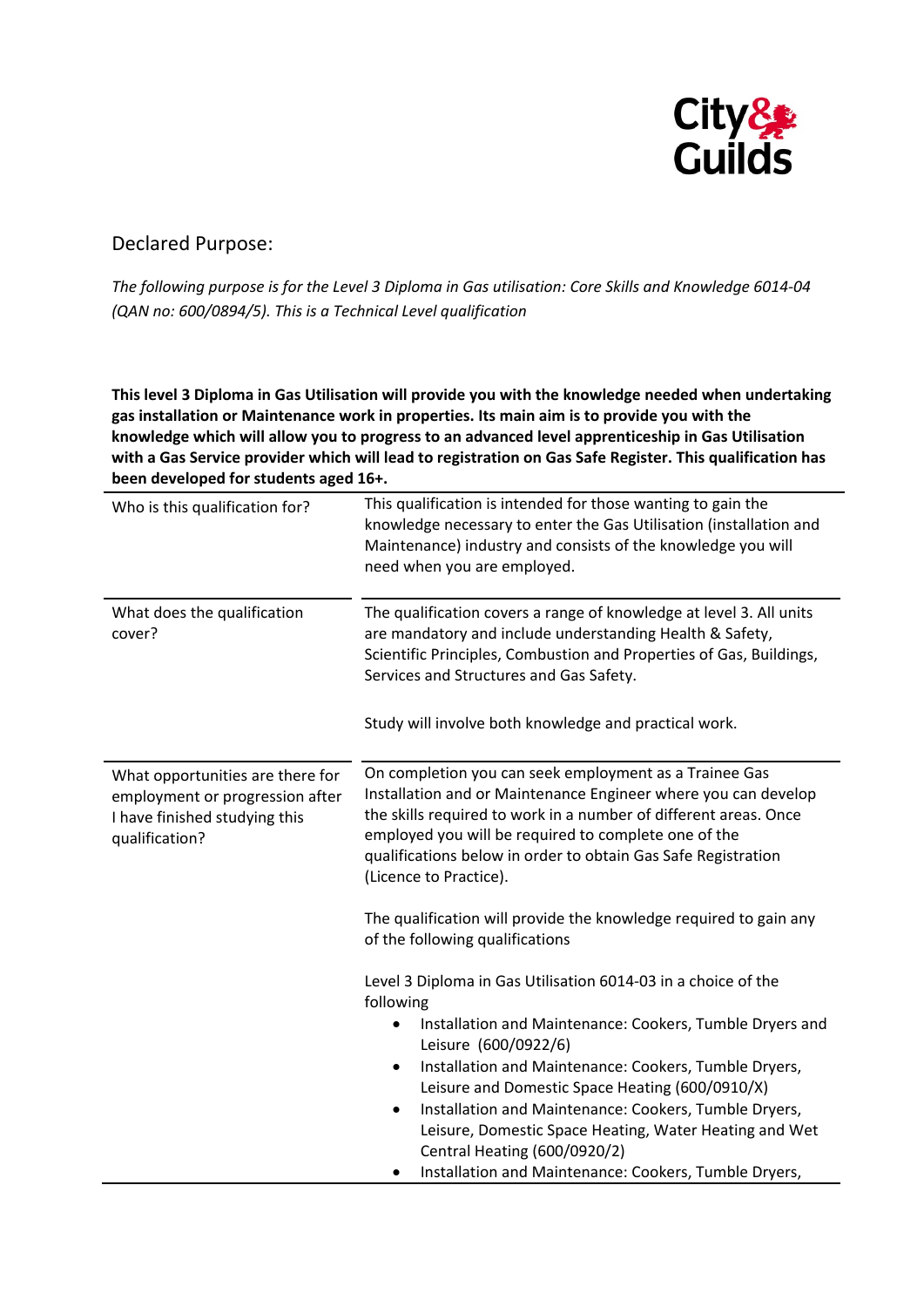Leisure, Domestic Space Heating, Water Heating, Wet Central Heating and Domestic Warm Air (600/0921/4)

- Installation and Maintenance: Domestic Space Heating (600/0923/8)
- Installation and Maintenance: Domestic Warm Air (600/0924/X)
- Installation and Maintenance: Water Heating and Wet Central Heating (600/0918/4)
- Maintenance: Cookers, Tumble Dryers, Leisure and Domestic Space Heating (600/0917/2)
- Installation: Cookers, Tumble Dryers, Leisure, Domestic Space Heating, Water Heating and Wet Central Heating (600/0905/6)
- Installation: Cookers, Tumble Dryers, Leisure, Domestic Space Heating, Water Heating, Wet Central Heating and Domestic Warm Air (600/0908/1)
- Installation: Water Heating and Wet Central Heating (600/0919/6)
- Installation: Cookers, Tumble Dryers, Leisure and Domestic Space Heating (600/0899/4)
- Maintenance: Cookers, Tumble Dryers, Leisure, Domestic Space Heating, Water Heating and Wet Central Heating (600/0916/0)
- Maintenance: Cookers, Tumble Dryers, Leisure, Domestic Space Heating, Water Heating, Wet Central Heating and Domestic Warm Air (600/0915/9)
- Maintenance: Water Heating and Wet Central Heating (600/0914/7)
- Maintenance: Cookers, Tumble Dryers, Leisure, Domestic Space Heating, Water Heating, Limited Wet Central Heating and Domestic Warm Air (600/2661/3)

And

 Level 3 Diploma for Gas Emergency First Call Operative (600/0897/0)

Also Level 3 Diploma in Gas Utilisation 6014‐05 in a choice of the following.

- Technical Installation Engineer (601/0199/4)
- Technical Maintenance Engineer (601/0199/4)

All of the above form part of an apprenticeship.

It will also provide the knowledge for

 Level 3 Diploma in Gas Utilisation Metering: 2.5 ‐ 16cu/m (600/0896/9)

But this does not form part of an apprenticeship.